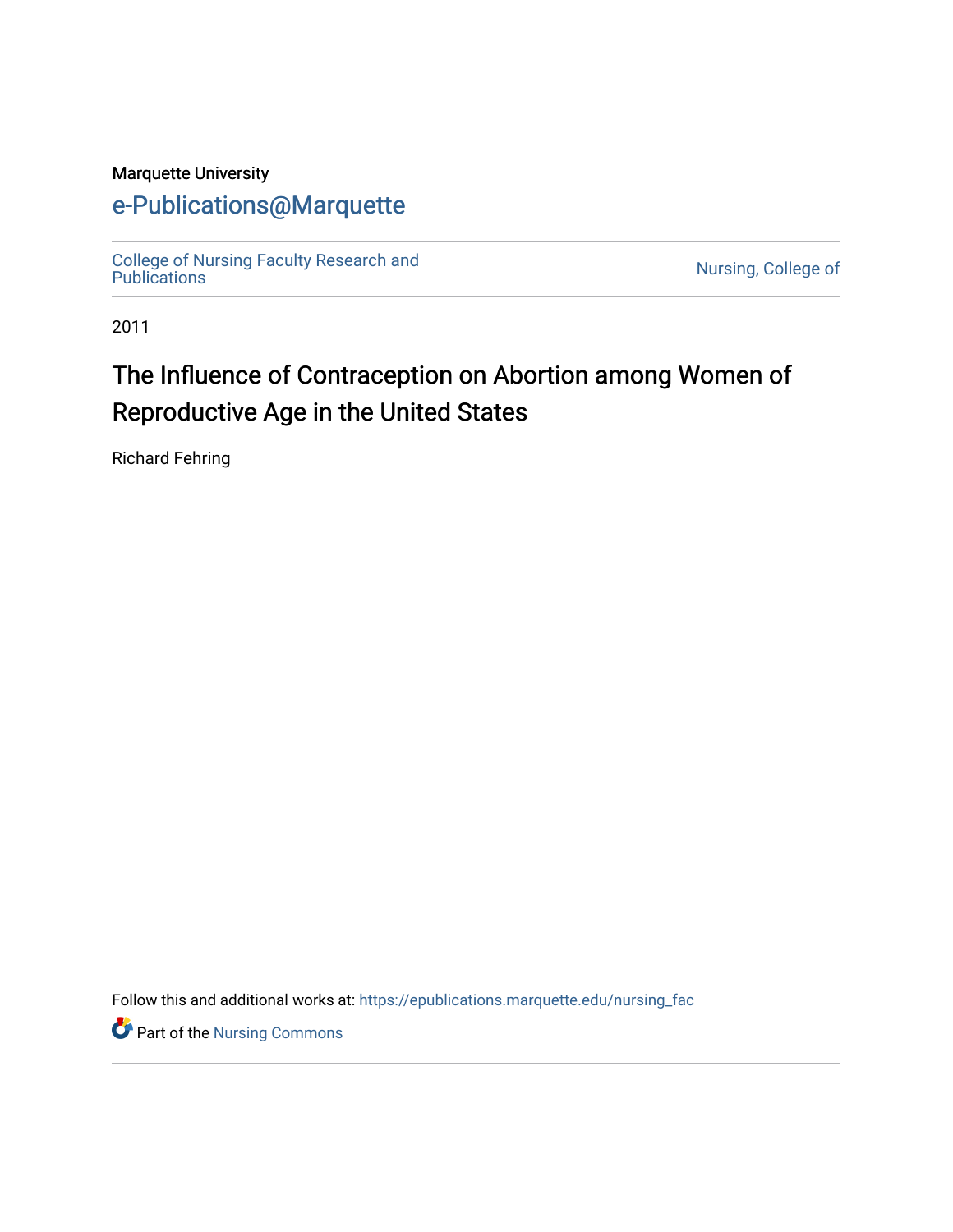# The Influence of Contraception on Abortion among Women of Reproductive Age in the United States

# *Richard J. Fehring* \*

ABSTRACT: There is a common notion that contraception is necessary for women (and couples) to avoid unwanted pregnancies and abortions. The thesis of this paper is that contraception actually will lead to more (not less) abortions. On the other hand, the use of natural family planning (NFP) and the acceptance of fertility lend itself to the openness to life. The specific purpose of the paper is to describe the influence of contraceptive use and NFP on the likelihood of having an abortion among United States (US) women of reproductive age as found in Cycle 7 of the National Survey of Family Growth (NSFG). There were 7,625 women of reproductive age in cycle 7 of the NSFG, and of these 6,265 were sexually active. Likelihood Odds Ratios (OR) were used to determine the likelihood that ever use of common contraceptive methods and NFP correlates with ever having an abortion and having an abortion in the past 12 months. According to data from Cycle 7 of the NSFG, the ever use of methods of contraception (outside of surgical female sterilization) coincides with a likelihood of every having an abortion up to 209% with ever use of the male condom and 85% with use of the birth control pill. In a like manner ever use of contraceptive methods also imparts a likelihood of having an abortion in the 12 months with an extremely high likelihood of abortion with female sterilization and the use of the male condom. As a contrast, the ever use of NFP among US women does not have any significant likelihood of ever having an abortion nor of having an abortion in the past year. The conclusion is that the NSFG data provides evidence

245

<sup>\*</sup>*Richard J. Fehring*, Ph.D., RN, FAAN, is Professor Emeritus and Director ofthe Marquette University College of Nursing Institute for Natural Family Planning. He received his master's degree and doctorate in nursing from Catholic University of America and baccalaureate degrees in biology and nursing from Marquette University. He has published over 140 articles and book chapters, co-edited three books and has generated over \$2.5 million in research and foundation grants. His research interests include effectiveness of fertility awareness methods of family planning, marital responses to family planning, and religious influences on human sexuality.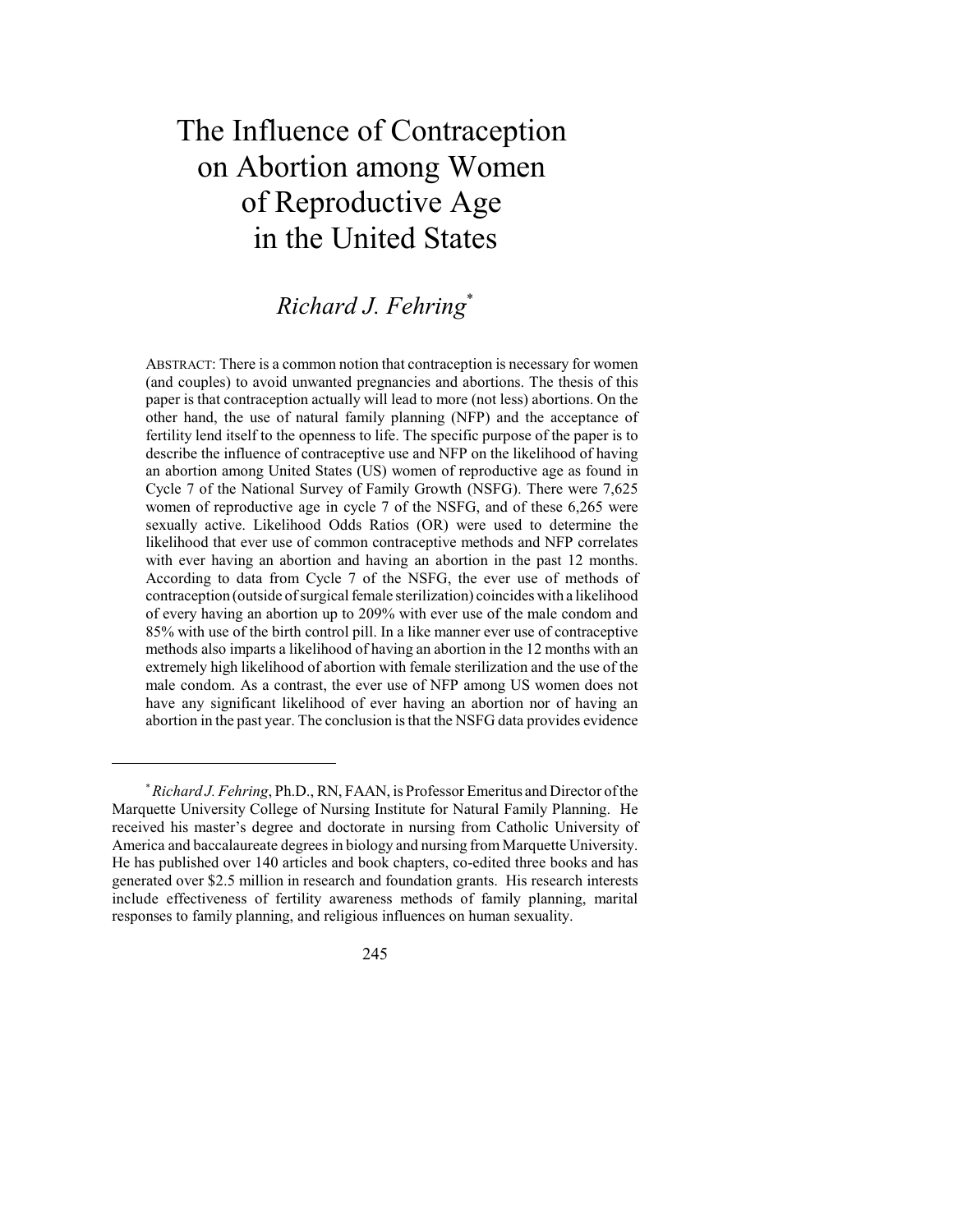that contraception contributes to the likelihood of having an abortion and NFP prevents that likelihood. Promotion ofthe use of NFP among married couples and chastity among adolescents are ways of contributing to the culture of life.

F AMILY PLANNING HEALTH PROFESSIONALS and population researchers have been promoting the use of contraception as a means to decrease unwanted pregnancies and in turn abortions for many years. The statistic commonly cited is that approximately half of all abortions in the United States  $(US)$  are among women who are not currently using contraception.<sup>1</sup> The thinking is that if we can get more reproductive age women to use contraception – especially contraceptive methods that do not involve too many behaviors and can be used and forgotten (i.e., sterilization and the intrauterine contraceptive device) – the more likely there will be less unplanned pregnancies and abortions. The use and promotion of emergency contraception also has been seen (and continues to be seen) as a means to decrease unwanted pregnancy and abortions. <sup>2</sup> Emergency contraception is promoted as a backup contraceptive (e.g., when a condom slips off) or after an occasional act of "unprotected" intercourse.

The proposition that more contraception, easily available contraception, and emergency contraception as a back-up contraceptive will lead to less abortion makes sense at first look. I propose, however, that a deeper understanding of human sexually actually renders this proposition false and that real life evidence supports my proposal. For example, population researchers have found that while the use of contraceptive methods increased significantly in Spain from 49.1% of the participants in 1997 to 79.9% in 2007 among women of reproductive age, the rate of voluntary interruption of pregnancy (abortion) also rose from 5.52 per 1000 women in 1997 to 11.49 per 1000 women in 2007

<sup>1</sup> R. B. Gold, *Abortion and Women's Health: A Turning Point for America?* (New York: The Alan Guttmacher Institute, 1990) 1-74.; H. W. Ory, J. D. Forrest, and R. Lincoln, *Making Choices: Evaluating the Health Risks and Benefits of Birth Control Methods* (New York: The Alan Guttmacher Institute, 1983) 1-72.; K. Cleland, J.F. Peipert, C. Westhoff, S. Spear, and J. Trussell, "Family Planning as a Cost-Saving Preventive Health Service," *The New England Journal of Medicine* 364 (2011): e37.

<sup>&</sup>lt;sup>2</sup> J. Trussell, F. Stewart, F. Guest, and R.A. Hatcher, "Emergency Contraceptive Pills: A Simple Proposal to Reduce Unintended Pregnancies." *Family Planning Perspec-tive* 24 (1992): 269-73.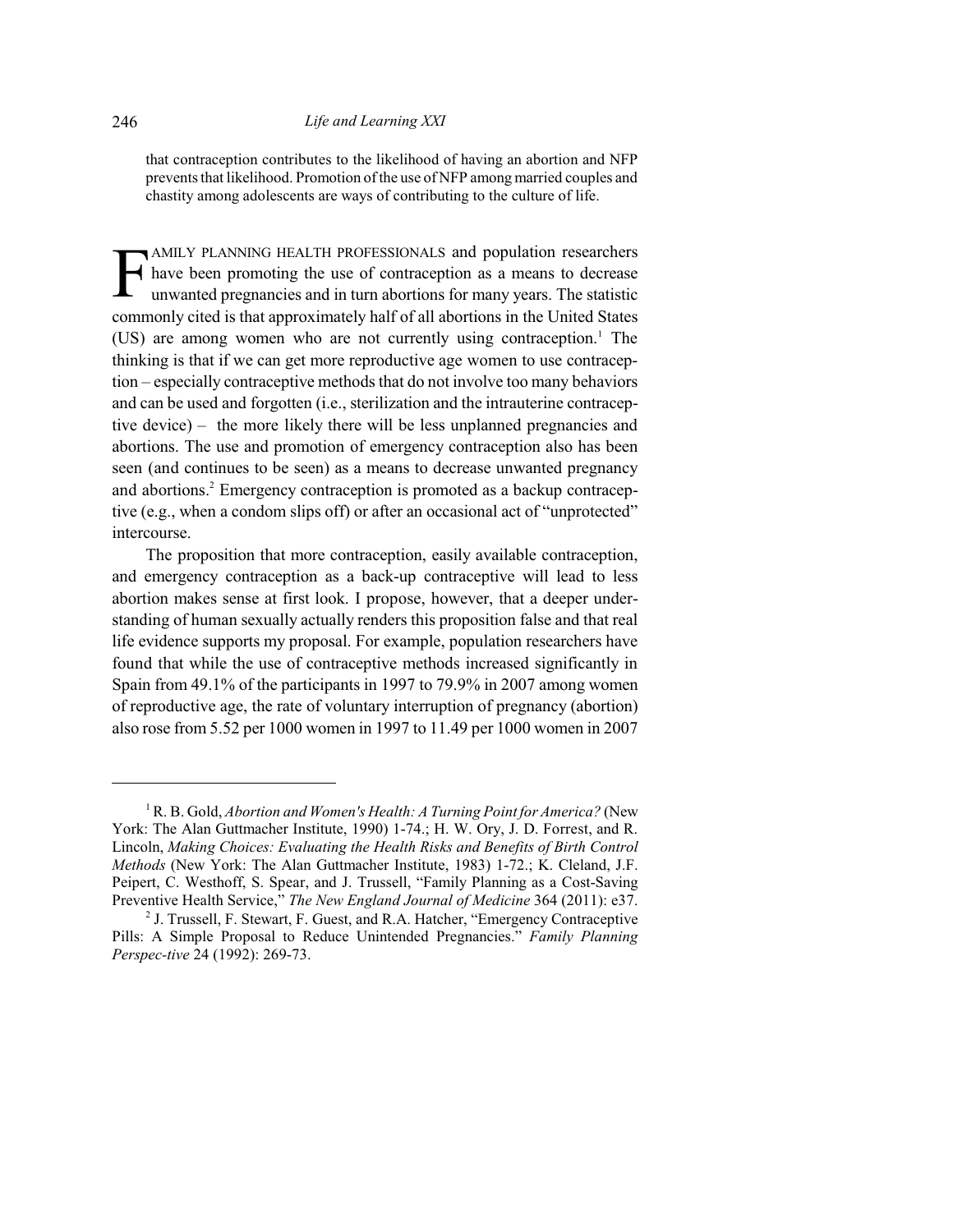(i.e., from 49,578 in 1987 to 112,138 in 2007). <sup>3</sup> Researches on the Spanish population speculated that the increased use and availability of contraception resulted in more abortions because there is a younger age of Spanish adolescents initiating sexual intercourse than in the past, there is an inconsistent use of contraception (in particular the pill and the condom), and the increased number of immigrants to Spain have a lower education level and have more babies. The Spanish population researchers suggested (without good evidence) that increased use of emergency contraception might help reduce the rate of abortions in Spain.

Other researchers reviewed the parallel rise in the use of contraception and abortion rates in thirteen countries around the world.<sup>4</sup> They found that in seven countries, i.e., Kazakhstan, Kyrgyz, Uzbekistan, Bulgaria, Turkey, and Switzerland, abortion rates decreased as the prevalence of modern contraception rose. But in six other countries (Cuba, Denmark, the Netherlands, the United States, Singapore and the Republic of Korea) the levels of contraception availability and prevalence also resulted in increased use of abortion. The researchers explained that the reason that abortion increased in these countries was that the amount of fertility increased and overwhelmed the contraceptive system. Increased fertility is a result of younger population, earlier initiation of intercourse by adolescents, and immigration of reproductive age women.

The use of emergency contraception seems to have been a big failure in the reduction of the abortion rates in this country and others. For example, in a study conducted in Scotland, demographic researchers determined that a massive media promotion of emergency contraception and making it readily available to sexually active women showed no decrease in abortion rates compared to counties that did not promote it. <sup>5</sup> Similar studies in China and in the United States also found no decrease in abortion rates with the introduction

<sup>&</sup>lt;sup>3</sup> J. L. Dueńas, I. Lete, and R. Bermejo, et al., "Trends in the Use of Contraceptive Methods and Voluntary Interruption of Pregnancy in the Spanish Population during 1997-2007," *Contraception* 83 (2011): 82-87.

<sup>4</sup> C. Marston, J. Cleland, "Relationships between Contraception and Abortion: A Reviewofthe Evidence," *International Family Planning Perspectives* 29 (2003): 1-12.

<sup>&</sup>lt;sup>5</sup> A. Glasier, K. Fairhurst, and S. Wyke, et al., "Advanced Provision of Emergency Contraception Does Not Reduce Abortion Rates," *Contraception* 69 (2004): 361-66.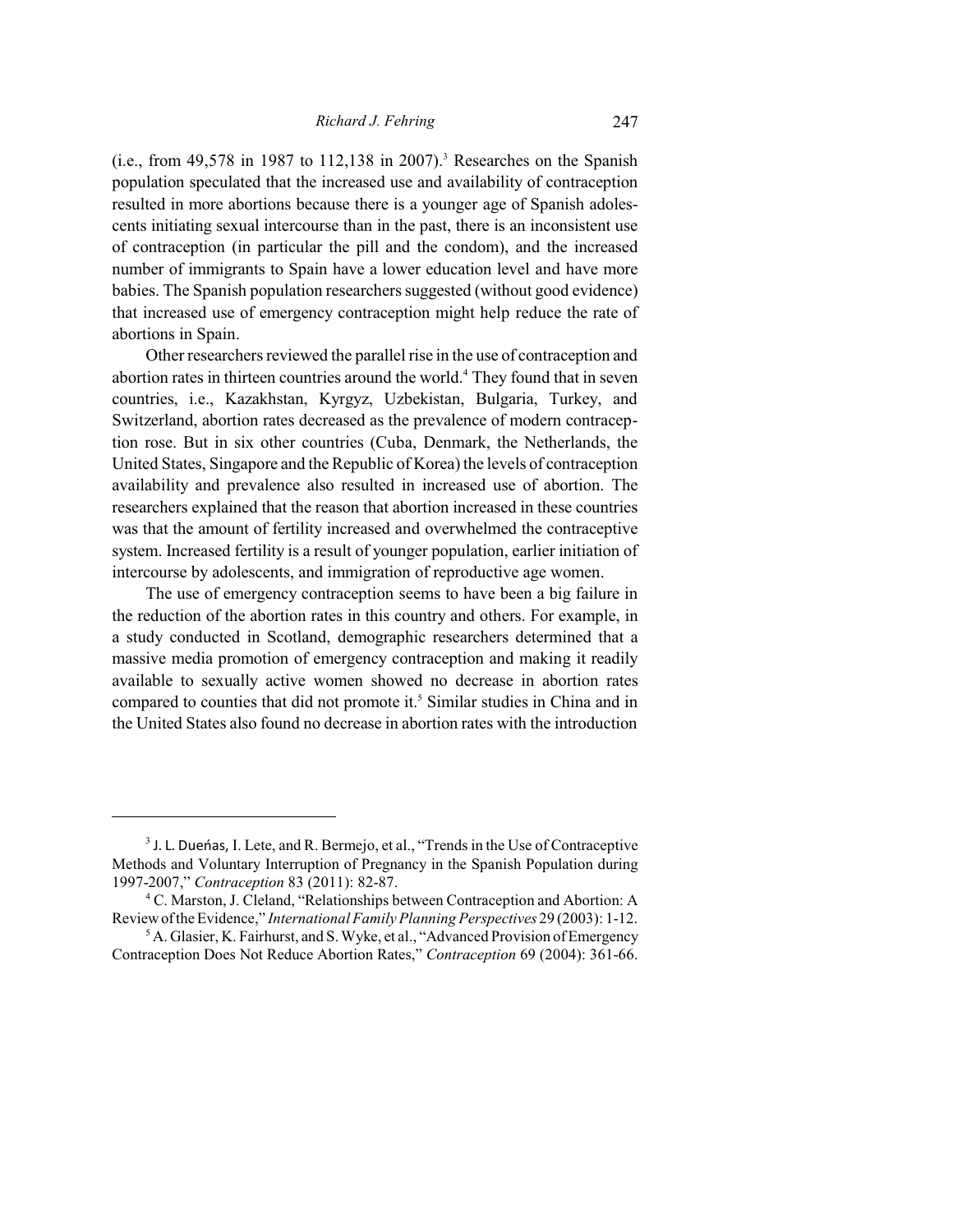of emergency contraception.<sup>6</sup> A trio of researchers from Family Health International, the Office of Population Research at Princeton University, and the Department of Family and Reproductive Health at Johns Hopkins Bloomberg School of Public Health systematically investigated the published literature to determine if increased access to emergency contraception pills influenced the use of the pills and unintended pregnancy rates. <sup>7</sup> After conducting an extensive search from four literature data sets there were 23 articles (published between1998 and 2006) that met their selection criteria. Of these, ten were randomized control trials, four were cohort studies, and the others were population-based studies. The resultsfromthe studies convincingly showed that greater access to emergency contraception increased the use of such pills. But there was no evidence that increased access led to decreased unintended pregnancy or abortion rates. They concluded that further research is needed to explain the best ways to use emergency contraception in order to produce a public health benefit.

Although it seems logical that the greater availability of contraception and more use of contraception would lower unintended pregnancies and the abortion rate, this might not be true. Several ethicists and philosophers have provided reasons why contraceptive availability and use might actually increase the abortion rates. For example, Janet Smith mentioned that most abortions occur with unwanted pregnancy by sexual activity outside of marriage, which is facilitated by contraception.<sup>8</sup> Cohabitating couples who wish to be sexually active and childless use contraception, but abortion is used when an unintended pregnancy occurs. Richard Doerflinger from the U.S. Conference of Catholic Bishops speculated that the reason that contraception is linked to abortion is

<sup>&</sup>lt;sup>6</sup> X. Hu, L, Cheng, X. Jua, and A. Glasier, "Advanced Provision of Emergency Contraception to Postnatal Women in China Makes No Difference in Abortion Rates: A Randomized Controlled Trial," *Contraception* 72 (2005): 111-16.

<sup>7</sup> J. Trussell, E.B. Schwartz, K. Guthrie, and E. Raymond, "No Such Thing as an Easy (or EC) Fix," *Contraception* 78 (2008): 31-354.: C.B. Polis, E.G. Raymond, and J. Trussell, "Facing the Facts on Advance Provision of Emergency Contraception," *Contraception* 82 (2010); 579-580.

<sup>8</sup> J. Smith, *The Connection Between Contraception and Abortion*. Downloaded from One More Soul Web site, June 3, 2011. http://onemoresoul.com/contraception/ risks-consequences/the-connection-between-contraception-and-abortion.html.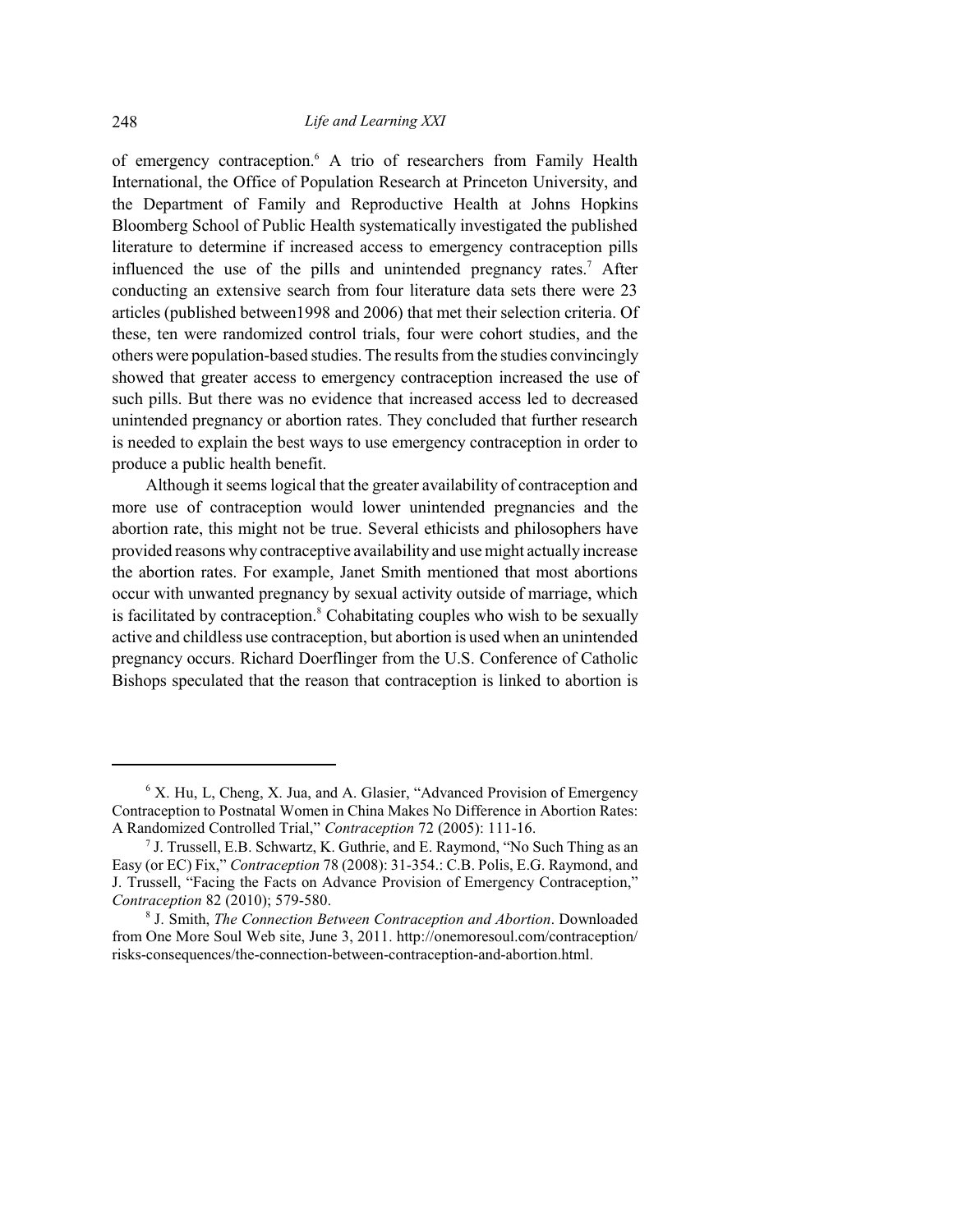#### *Richard J. Fehring* 249

because abortion is viewed as a needed back up to failed contraception.<sup>9</sup>

Saint John Paul II called contraception and abortion fruits of the same tree. <sup>10</sup> My interpretation of his writings is that contraception is a rejection of and separation of fertility from human sexuality and abortion is a rejection of the unborn child. Contraception looks upon fertility as the enemy to be avoided. If "sexually responsible" women/couples get pregnant with contraception, they feel that it was not their fault and as a result they do not feel responsible for the child. On the other hand, use of natural family planning (NFP) involves the acceptance and appreciation of one's fertility and the mutual and responsible cooperation of the husband and wife in living with their fertility. As such, couples who use and believe in NFP will not readily resort to abortion when an unintended pregnancy occurs.

One way of determining if there is a connection between contraception and abortion  $-$  i.e., whether contraception facilitates or prevents abortion  $-$  is to analyze evidence of contraception and NFP use among sexually active women of reproductive age and then access the likelihood of them having an abortion. The purpose of this paper is to determine the influence of the ever use of common forms of contraception (i.e., the pill, male and female sterilization, male condom, withdrawal, Depo Provera/hormonal injections, or emergency contraception) on the likelihood of having an abortion among women between the ages of 18 and 44 in the United States. A second purpose is to determine the influence of NFP on the likelihood of ever having an abortion among U.S. women of reproductive age. The more specific research questions to be answered are:

- (1) What is the likelihood of ever having abortion among sexually active US women who ever used common forms of family planning?
- (2) What is the likelihood of ever having abortion among sexually active US women who ever used NFP?
- (3) What is the likelihood of ever having an abortion in the past year among sexually active US women who ever used common forms of family

<sup>9</sup> R.M. Doerflinger, *The Prevention Deception: How Not to Reduce Abortions*. Secretariat for Pro-Life Activities: United States Conference of Catholic Bishops, Washington, DC, 2007.

<sup>10</sup> Pope John Paul II, The Encyclical "*Evangelium vitae*" (The Gospel of Life) in Origins 24/42 (April 6, 1995) 694-95.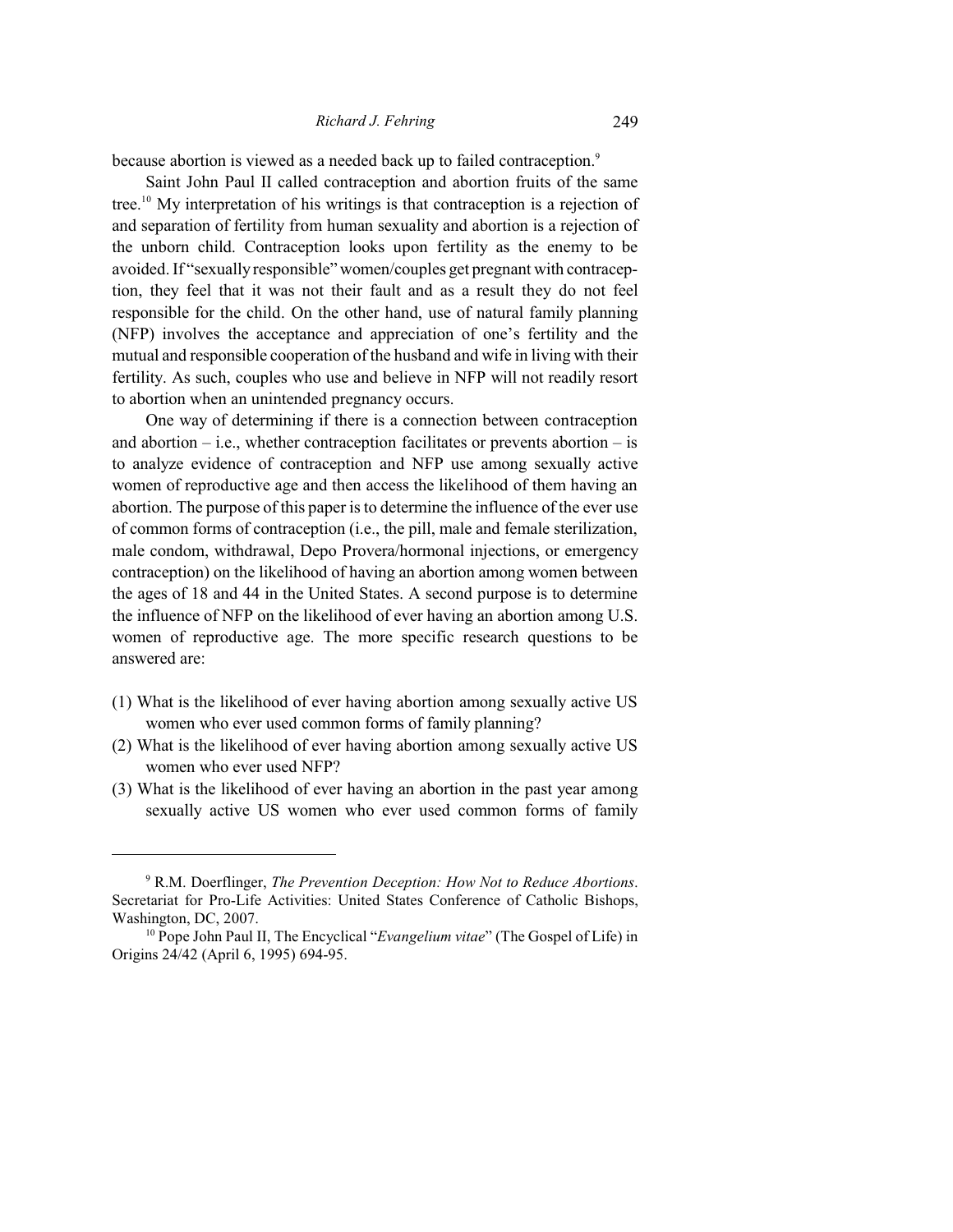planning?

(4) What is the likelihood of ever having abortion in the past year among sexually active US women who ever used NFP?

## Methodology

The National Survey of Family Growth (NSFG) has been conducted by the National Center for Health Statistics (NCHS) and the Center for Disease Control and Prevention (CDC) approximately every 5 to 7 years since 1973.<sup>11</sup> The NSFG includes factors that help explain trends in contraception use, infertility, sexual activity, and pregnancy outcomes. Researchers at the NCHS provide the data for legislatures and policy makers to plan health services and health education programs. The NSFG is also available to researchers, who may use the data set to determine trends in family health, contraception use, infertility, and sexual health choices.

The NSFG is conducted by demographic researchers at the University of Michigan using a nationally representative, randomly selected sample of women (and since 2002 men) aged 15 to 44 in the U.S. Interviews are conducted in person and take approximately 80 minutes to complete. Sensitive questions (such as the use of abortion) are asked through a self-paced computer-assisted interview program. The response rates of these surveys range from 75% to 80%. In 2010, data sets were released from Cycle 7 of the NSFG, which was conducted from January of 2006 through June of 2010. There are 7,356 women participants in the 2006-2008 Cycle 7 of the NSFG and 3,577 variables in the data set.

The variables analyzed from this data set for this study were: (1) the "current use" of the hormonal contraceptive pill, vasectomy, female sterilization, male condom, intrauterine device (IUD), withdrawal, and NFP, (2) the "ever use" of the pill, vasectomy, female sterilization, male condom, withdrawal, IUD, and NFP, (3) if the respondent ever had an abortion, and (4) whether the respondent had an abortion in the past 12 months. NFP included

<sup>&</sup>lt;sup>11</sup> W.D. Mosher and J. Jones, "Use of Contraception in the United States: 1982-2008," *Vital and Health Statistics Series* 23, Number 29 (2010): 1-771.: W.D. Mosher, "Use ofContraception and Use of Family Planning Services in the United States: 1982- 2002," *Advanced Data* 10 (2004): 1-36.; L.J. Piccinino and W.D. Mosher, " Trends in Contraceptive Use in the United States: 1982-1995," *Family Planning Perspectives* 30 (1998): 4-10, 46.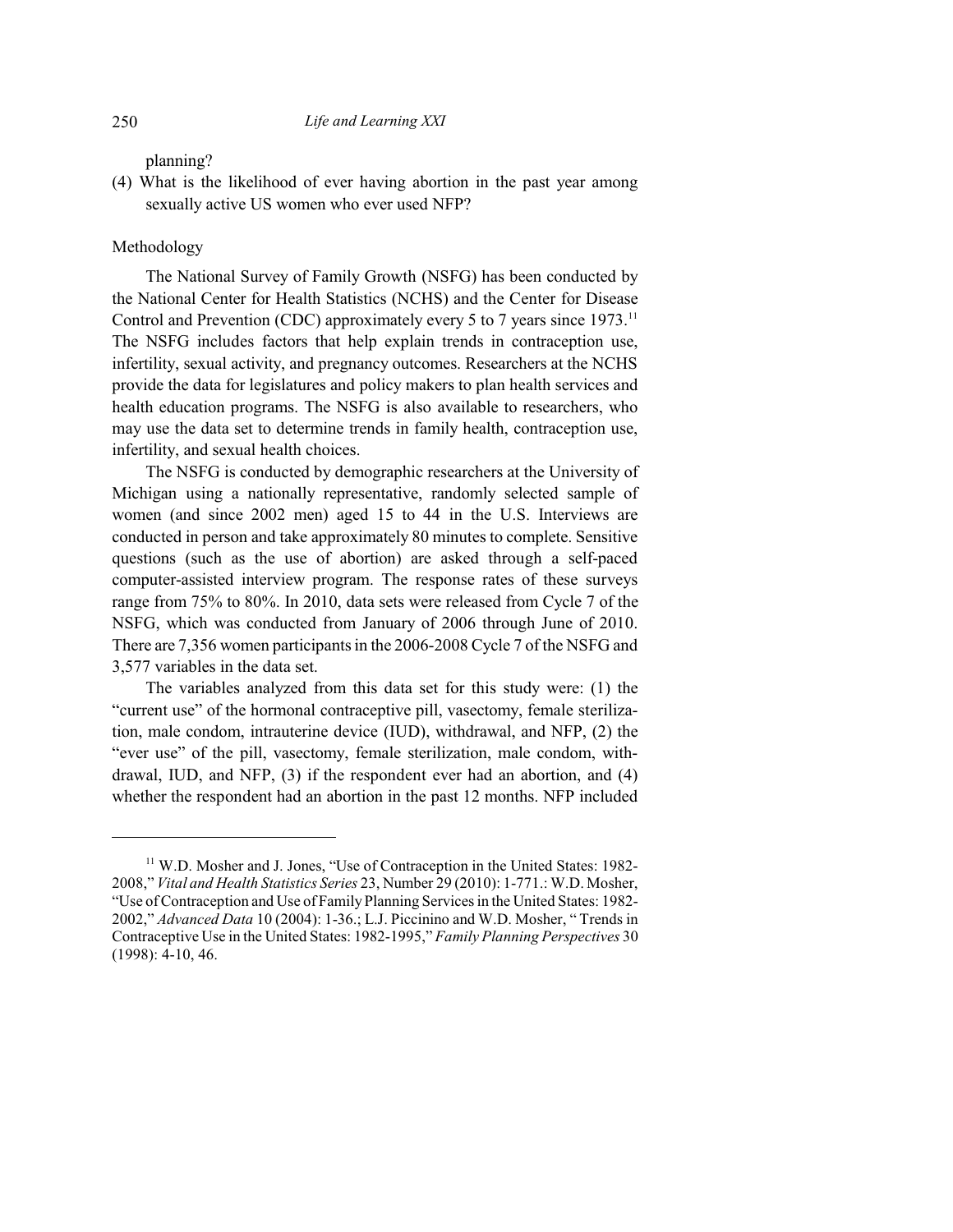the use of temperature or cervical mucus monitoring. Use of the IUD was only in the past twelve months.

Descriptive statistics were used to determine the demographic makeup of the sample, including age, marital status, race, and religion. Chi square and relative risk odds ratios (OR), i.e., likelihood to have an abortion by ever use a method of contraception (with 95% confident intervals) were calculated. Statistical significance was set at the 0.05 probability level. To control for increased error rates with multiple testing, the Bonferonni average of .006 was determined. Statistical analysis was performed by use of the Statistical Package for Social Sciences (SPSS version 17). Only those women who indicated that they were hetero-sexually active were included in the data analysis.

The NSFG Cycle 7 data set is available through the NCHS and is downloadable through the Internet into SPSS files. The data set does not contain any identifying variables and is intended for public use. Some very sensitive variables like whether the respondent had an abortion or not are handled through a computer-assisted interview and not in-person. Use of this data set was reviewed by the Office of Research Compliance at Marquette University and received exempt status.

#### Results

#### *Demographics*

Of the 7,356 women participants in the Cycle 7 NSFG data set, 6,329 indicated that they were sexually active. The mean age of these women was 30.17 (range 15–45), 39% of whom were married, 13% cohabitating, and 36% never married. The majority (67%) were of the Caucasian race, 22% were listed as Black, and 11% Other. The majority (46.4%) listed their religion as Protestant, 26% as Catholic, 8.7% as other, and 18.9% as none.

#### *Current and Ever Use of Family Planning Methods*

The frequency (and percentage) of current and ever use of family planning methods among the sexually active participants in the NSFG Cycle 7 Data Set is presented in Table 1. The most frequent current method of family planning (for combined female and male partners) among sexually active women in the U.S. is sterilization, followed by the hormonal birth control pill and the male condom. The most frequent methods of family planning that these women "ever used" were the male condom, the pill, and withdrawal. Current use of NFP by U.S. women is only 0.2% and ever use is 3.8%. The percentage of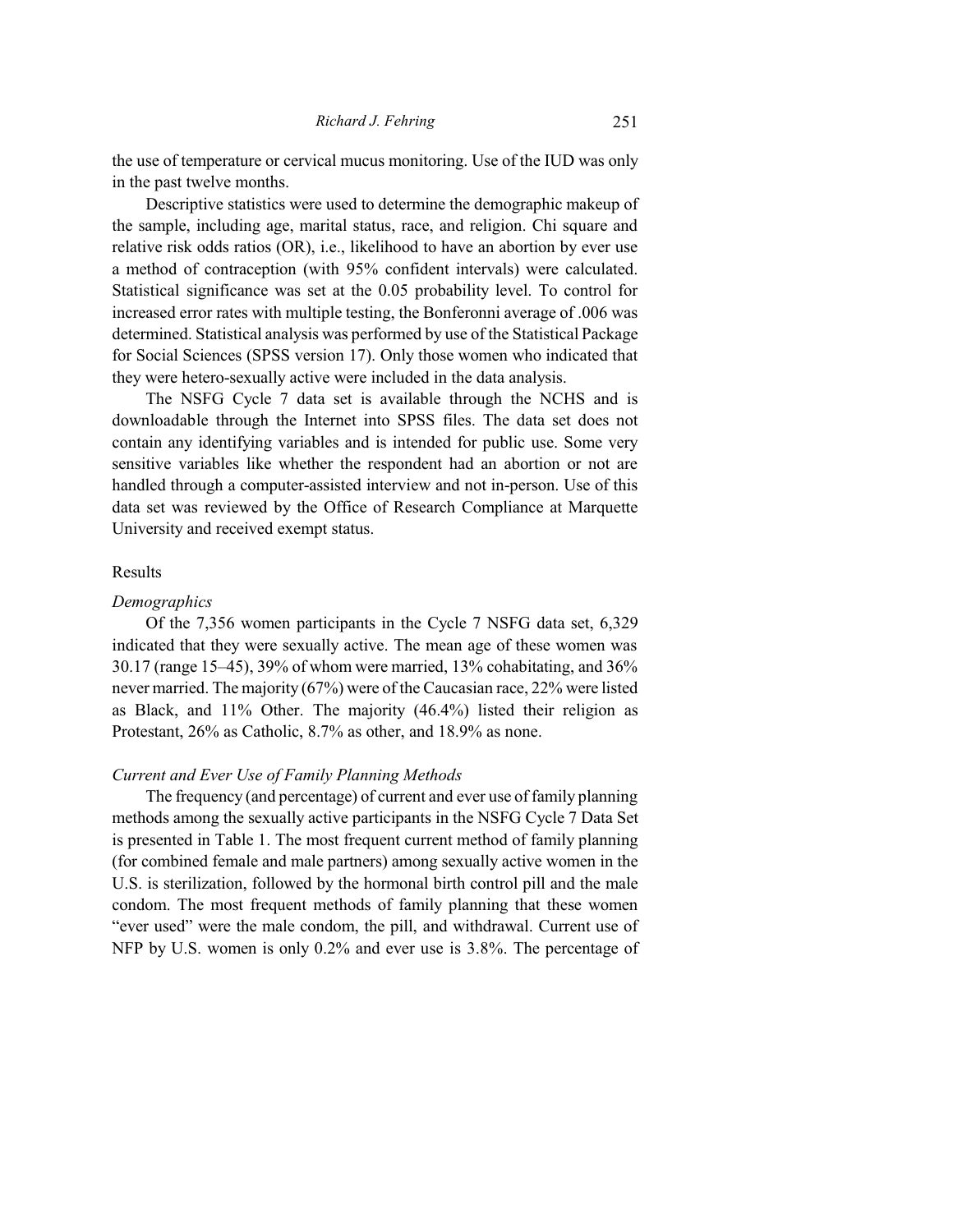abortions in the past year was only 1.3%, but ever use of abortion was 15.3%.

#### *Likelihood of Abortion with Ever Use of Family Planning Methods*

Table 2 shows the likelihood odds ratios (OR) of ever having an abortion based on ever use of a method of contraception and NFP. The highest likelihood of ever having an abortion is 209% among those women who indicated use of the condom with their male sexual partner. The only method of family planning that had a lower likelihood of having an abortion is surgical sterilization, i.e., a 17% lower likelihood. There was no greater likelihood of having an abortion among those women who ever used natural family planning methods.

## *Likelihood of Abortion in past 12 Months with Ever Use of Family Planning Methods*

Table 3 provides the likelihood odds ratios (OR) of having an abortion in the past 12 months based on ever use of methods of contraception and NFP. The highest likelihood of having an abortion in the past 12 months is 1,660% among women who have been surgically sterilized, followed by the male condom with a 577% likelihood, and emergency contraception with a 225% likelihood of having an abortion in the past 12 months. All methods of contraception had some level of likelihood of having an abortion in the past year, except for the use of the IUD, which did not meet the level of significance. The ever use of NFP did not have any greater likelihood of an abortion in the past 12 months.

#### *Current Use of the Pill and Condom and Abortion Rate*

The rate of abortion among those currently using the birth control pill was 1.9% and among those currently using the male condom 2.7%. These percentages are almost double compared to the percentage (0.9%) of those who were sexually active and not currently using a method of family planning.

### Discussion

The number one "current" method of family planning among sexually active U.S. women between the ages of 15-44 years is sterilization (male and female), followed by the pill and condom. These figures reflect an inability to live with and accept one's fertility among sexually active women and couples of reproductive age in the U.S. According to the data from Cycle 7 of the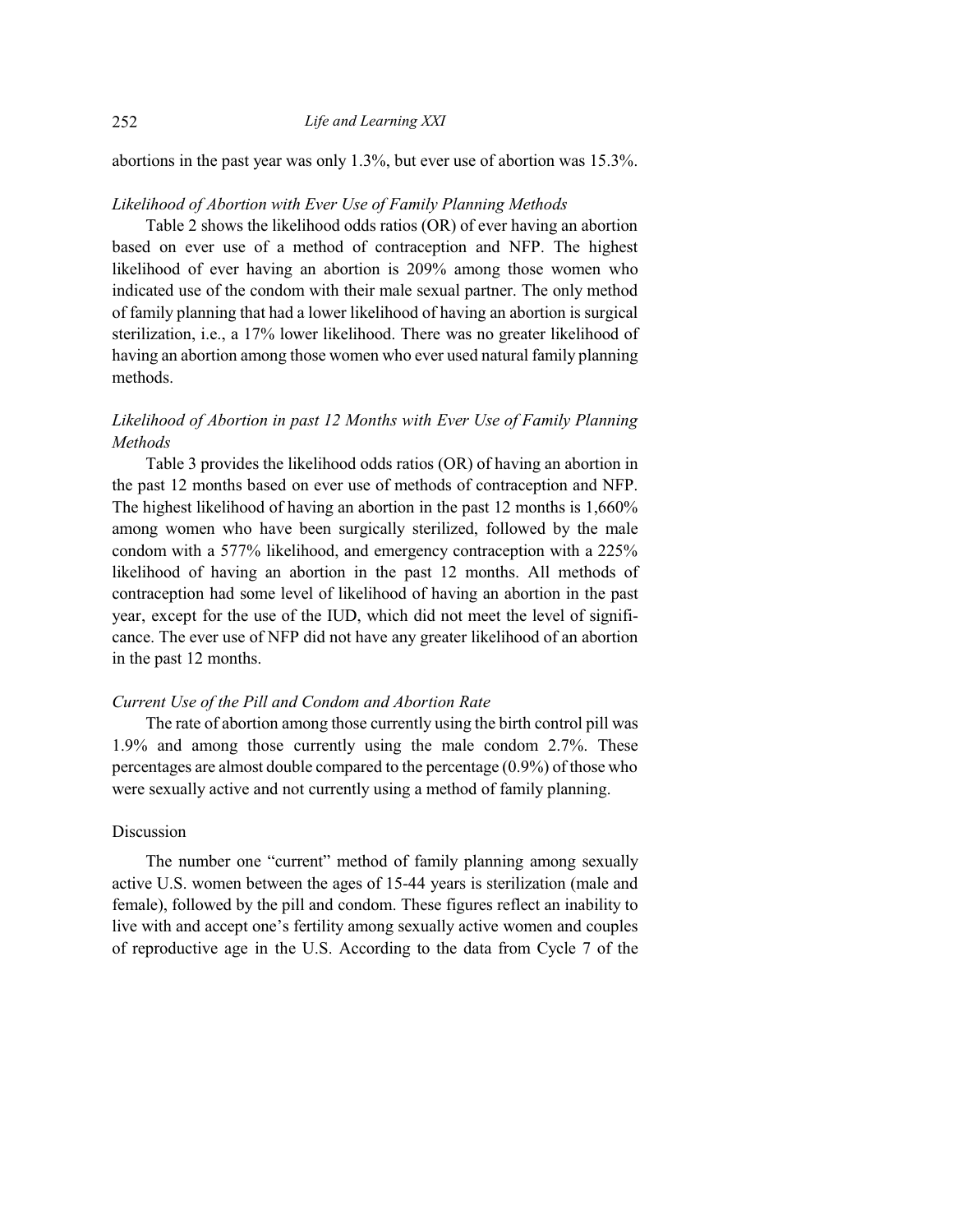NSFG, the "ever use" of methods of contraception (outside of surgical female sterilization) coincides with a significant likelihood of ever having an abortion (for example, a high of 209% with ever use of the male condom and a low of 85% with use of the birth control pill). In like manner, ever use of contraceptive methods also imparts a likelihood of having an abortion in the past 12 months. There is an extremely high likelihood of abortion with female sterilization and the use of the male condom. As a contrast, the ever use of NFP among U.S. women does not have any increased likelihood of ever having an abortion nor of having an abortion in the past year.

The current abortion rates among U.S. women of reproductive age is about 19 per 1,000 women and about one-third of all U.S. women have had an abortion.<sup>12</sup> The rate in Cycle 7 of the NSFG is about 13 per 1,000 women, which does indicate an under-reporting of abortion. But even with underreporting of abortion, the consistency of abortion being a likelihood of ever use of contraception is remarkable. The Center for Disease Control and Prevention (CDC) reported that induced abortions usually result from unintended pregnancies, which often occur despite the use of contraception.<sup>13</sup> Even the Allen Guttmacher Institute (AGI), considered to be the most accurate in regards to abortion rates among U.S. women, indicated that 54% of women having abortions used a contraceptive method during the month they became pregnant. <sup>14</sup> Among those women, 76% of the hormonal birth control pill users and 49% of male condom users reported using the methods inconsistently, while only 13% of pill users and 14% of condom users reported correct use. Only 8% of women having abortions have never used a method of birth control and 9 in 10 women at risk of unintended pregnancy are using a contraceptive

<sup>&</sup>lt;sup>12</sup> R.K. Jones. L.B. Finer, and S. Singh, "Characteristics of U.S. Abortion Patients," *Allen Guttmacher Institute* (2008); Henshaw, Stanley K., and Kathryn Kost, August 2008, "Trends in the Characteristics of Women Obtaining Abortions, 1974 to 2004," *Guttmacher Institute*, on line [http://www.guttmacher.org/pubs/2008/09/18/ Report Trends Women Obtaining Abortions.pdf].; Johnston, W. R., 4 June 2008, "Historical Abortion Statistics: United States," on line, *Johnston's Archive* [http://www. johnstonsarchive.net/policy/abortion/ab-unitedstates.html]; AlanGuttmacher Institute, Jan. 2008, "An Overview of Abortion in the United States," *Guttmacher Institute*, on line (http://www.guttmacher.org/media/presskits/2005/06/28/abortionoverview.html); Henshaw, Stanley K., 1998, "Unintended Pregnancy in the United States," *Family Planning Perspectives* 30(1):24-29, 46.

<sup>&</sup>lt;sup>13</sup> L.M. Koonin and J.C. Smith, "Legal Induced Abortion. From Data to Action," *CDC's Public Health Surveillance for Women, Infants and Children*, 1994.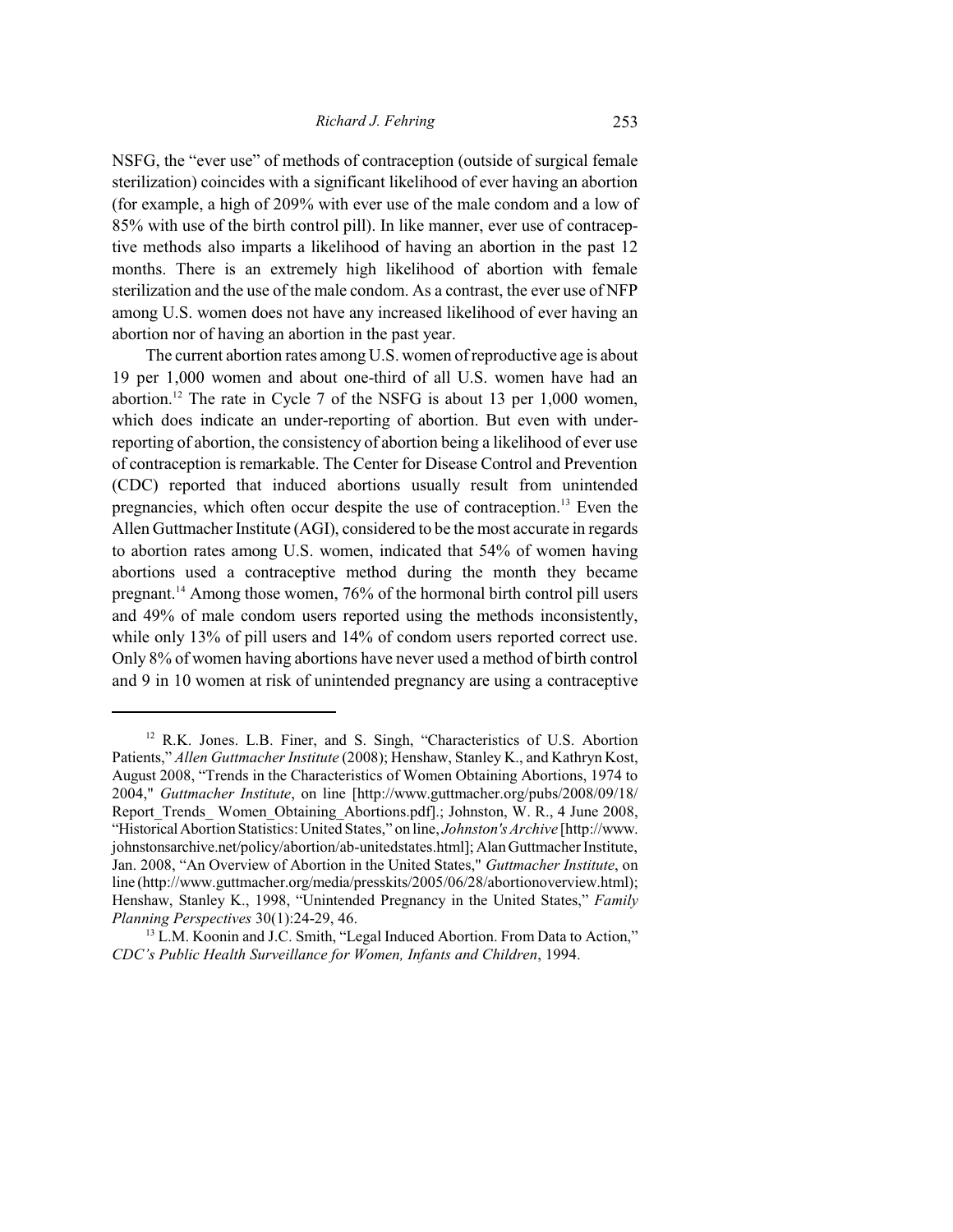method (AGI). 14

The AGI also reported that 46% of women who have abortions had not used a contraceptive method during the month when they became pregnant. Of these women, 33% had perceived themselves to be at low risk for pregnancy, 32% had had concerns about contraceptive methods, 26% had had unexpected sex, and 1% had been forced to have sex.<sup>15</sup> Furthermore, only 8% of U.S. women who have had an abortion have never used a method of birth control. The continuation rate of hormonal contraception is about  $67\%$ <sup>16</sup>. There are many physical problems that explain why women do not like taking hormonal contraception, including bone loss, unusual uterine bleeding, weight gain, and other more risky problems, such as thromboembolism. Non-use of contraception is greatest among those who are young, poor, black, Hispanic, or less educated.<sup>17</sup> About one-half of unintended pregnancies occur among the 11% of women who are at risk for unintended pregnancy but are not using contraceptives. Most of these women have practiced contraception in the past.<sup>18</sup>

As mentioned earlier, Doerflinger indicated that one of the reasons that contraception contributes to abortion rates is that abortion is often looked upon as a backup to failed contraception.<sup>19</sup> This seems to be the case in studies that show that emergency contraception does not reduce abortions and unintended pregnancies. Although emergency contraception was intended as a back-up to the back-up of "traditional" contraception, it has been found ineffective to do so. One would also expect higher abortion rates among less effective methods of contraception like condoms and withdrawal. This is supported by the evidence that shows that the greatest likelihood for having an abortion are among those women who ever reported using condoms, emeregency contracep-

<sup>&</sup>lt;sup>14</sup> R.K. Jones, J.E. Darroch, and S.K. Henshaw, "Contraceptive Use among US Women Having Abortions in 2000–2001," *Perspectives on Sexual and Reproductive Health* 34 (2002):294–303.

 $15$  Ibid.

<sup>&</sup>lt;sup>16</sup> Ibid.

<sup>17</sup> J. Trussell, "Contraceptive Failure in the United States," *Contraception* 83 (2011): 397-404.

 $^{18}$  L.B. Finer and S.K. Henshaw, "Disparities in Rates of Unintended Pregnancy in the United States, 1994 and 2001," *Perspectives on Sexual and Reproductive Health* 38(2006):90–96; W.D. Mosher, "Use of Contraception and Use of Family Planning Services in the United States: 1982-2002," *Advanced Data* 10 (2004): 1-36.

<sup>&</sup>lt;sup>19</sup> R. Doerflinger, *The Prevention Deception: How Not to Reduce Abortions.* 2007.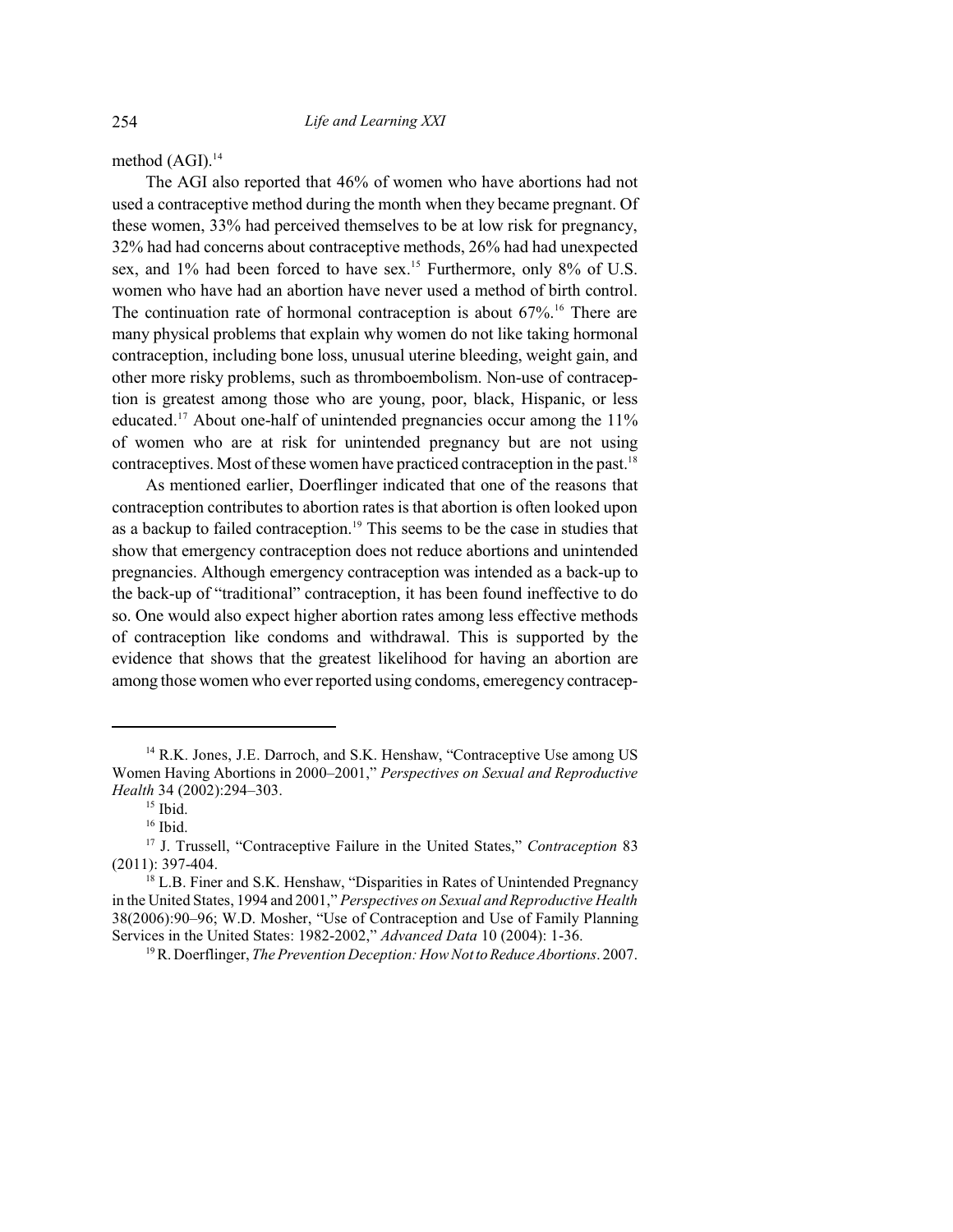tion, and withdrawal. In fact, this is recognized by contraceptive providers and policy makers who promote the use of what is called "forgettable" contraceptive methods, e.g., sterilization, the IUD, and the injectable Depo Provera. 20 These methods are "more effective" because they do not involve behaviors like taking the pill on a daily basis or inserting a diaphragm. The intent is that not only does this allow for forgetting the contraceptive method but also forgetting the need to deal with or live with fertility.

The reason that there was such a high likelihood of abortion in the past 12 months with female sterilization seems to be contrary to this notion of high rates of abortion among less effective methods of contraception. But what most likely is happening is that failed contraception leads to abortion, and then abortion leads to making infertility "final" through sterilization. That is why the data shows no increased likelihood of ever having an abortion compared to the great likelihood of having an abortion in the past 12 months with female sterilization.

Smith indicated that another reason that contraception might lead to more abortions is that it facilitates couples living together without being married.<sup>21</sup> Such unstable relationships would tend to seek abortion when the contraception fails. Furthermore, most women who have an abortion are single and not married. I did not find a relationship with cohabitation and abortion in the analysis of the current NSFG data set. But in the study that analyzed the abortion and contraceptive rates in Spain, some of the characteristics associated with greater likelihood of having an abortion included being 25 and older, cohabiting, having high income, having experienced first intercourse before turning 18, the number of births, and having used no contraceptive method at first sex.<sup>22</sup> The availability of elective abortion appears to decrease the level of responsibility felt by those engaging in sexual activity.

Those who use contraception for family planning purposes usually view fertility as something to be controlled. Contraceptive methods do so by suppressing fertility with chemicals, blocking with devices, or, more likely, destroying with surgery. Fertility is essentially treated as the enemy that is not

<sup>&</sup>lt;sup>20</sup> J. Trussell, "Contraceptive Failure in the United States."

<sup>21</sup> J. Smith, *The Connection Between Contraception and Abortion*.

<sup>22</sup> J.L. Dueñas, I. Lete, R. Bermejo, et al. "Trends in the Use of Contraceptive Methods and Voluntary Interruption of Pregnancy in the Spanish Population during 1997-2007."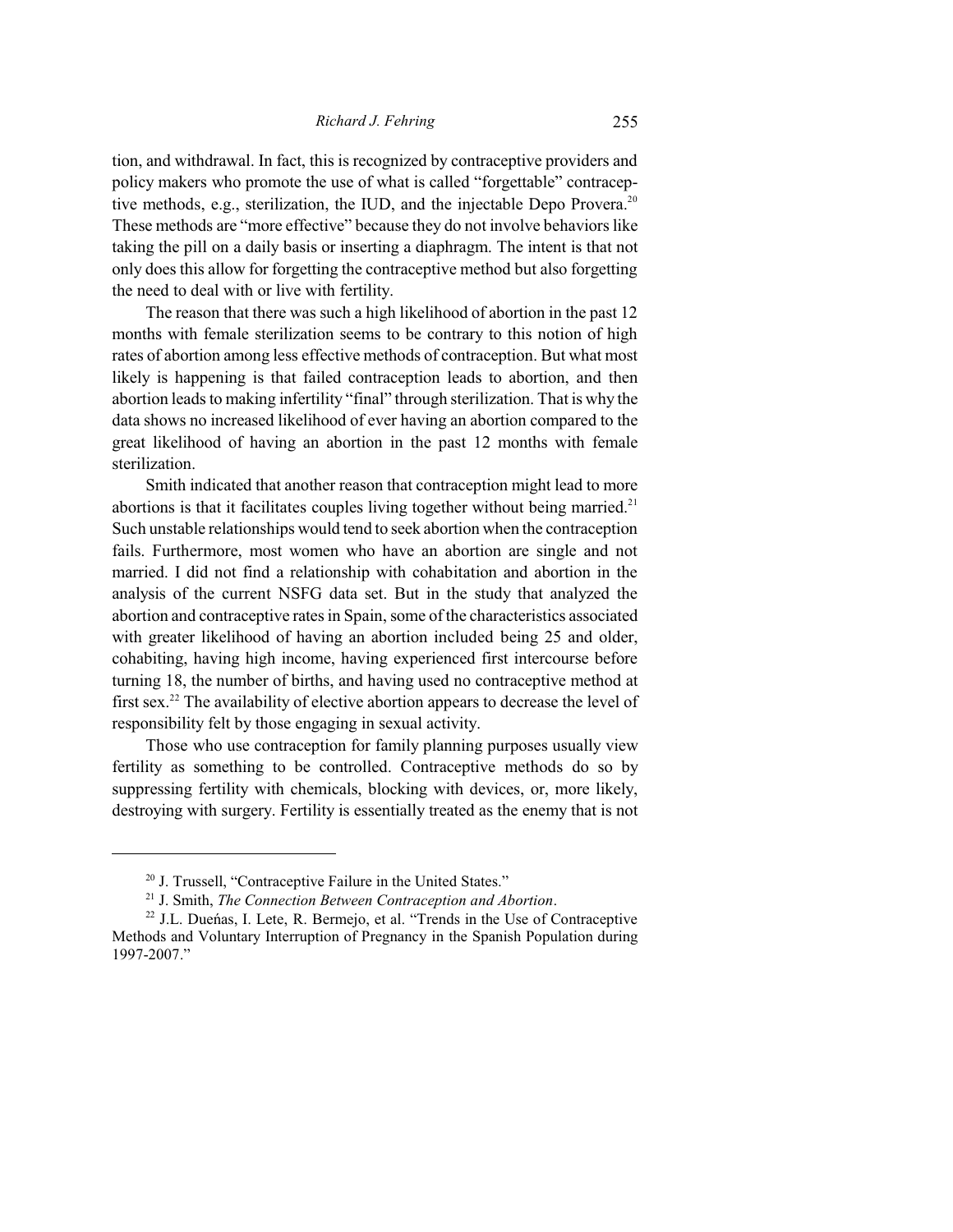a wanted part of self and a relationship (unless trying to achieve a pregnancy) when the woman is sexually active. The wish is to detach fertility from human sexuality. This is a non-integrative dualistic notion. Most women do not wish to use any method of contraception and in particular those that interfere with the sexual act,. This could be why sterilization is so popular after having one to two children, and the family size is regarded as complete. Family planning researchers found by interviewing sexually active teens that they did not use condoms or emergency contraception because they thought that it was not natural and felt that the condom separated them from a true sexual embrace.<sup>23</sup>

The values inherent in the "contraceptive mentality," which is very different from responsible parenthood and learning to live with fertility in which the full truth of the conjugal act is manifested, are such that they in fact strengthen the temptation to use abortion as a back up when an unwanted pregnancy is conceived. Saint John Paul II mentioned that contraceptive use implies a self-centered concept of freedom, which regards procreation as an obstacle to personal fulfillment. <sup>24</sup> The life that could result from a sexual encounter (especially outside of a strong marriage) thus becomes an enemy to be avoided at all costs, and abortion becomes what they take to be the only decisive response to failed contraception. As he proclaimed in *Evangelium vitae*, procreation then becomes the "enemy" to be avoided in sexual activity. If it is welcomed, this is only because it expresses a desire, or indeed the intention, to have a child "at all costs," and not because it signifies the complete acceptance of the other and therefore an openness to the richness of life that the child represents.<sup>25</sup>

With NFP, on the other hand, fertility is accepted. Although difficult at times, fertility remains part of the relationship and the conjugal act is respected and remains whole. Although couples can view NFP as just another method of family planning and be selfish in doing so, there is a less likelihood in doing so since on a day-to-day basis couples need to struggle with, to understand, and to live with their fertility. There is a realization of their fertility and a realization that new life is a possibility. Although an unintended pregnancy with use of NFP can be a disappointment, and for some, a real hardship, the

<sup>&</sup>lt;sup>23</sup> L.H. Keogh, "Understandings of the 'Natural' Body: Comparison of the Views of Users and Providers of EmergencyContraception," *Sexual Health* 2 (2005): 109-15.

<sup>24</sup> John Paul II. *Evangelium vitae*, 1994.

 $25$  Ibid.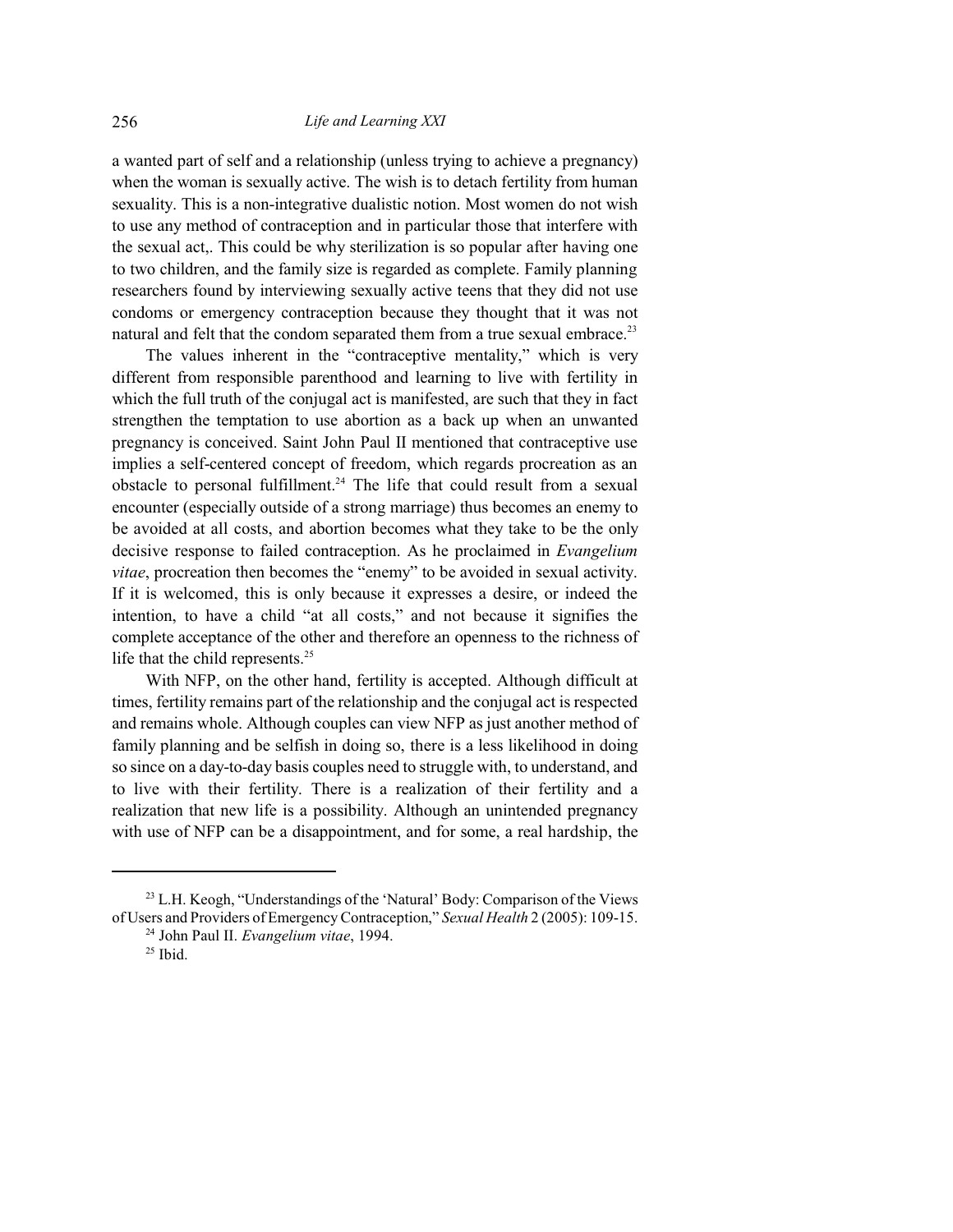temptation to resort to abortion is lessened by a sense of responsibility to life and the maintenance of the integrity of the marital relationship.

#### *Limitations of the Study*

One limitation of the NSFG data set that has been reported in the literature is the potential for under-reporting abortion.<sup>26</sup> It could be that the lower use of abortion among Christians, Catholics, and those using NFP (who are mostly Catholic) would be an embarrassment in admitting to any use of abortion, which is a grave matter for people of faith. There is also some question as to whether the population sampling technique truly represents the U.S. population, and especially among the Hispanic population. According to the U.S. Census, about 68% of Hispanics in the U.S. consider themselves Catholic, while the NSFG only indicates  $57\%$ <sup>27</sup> There are relatively few couples who list NFP as their method of family planning. This limits the statistical power and the ability to make definite comments on NFP and its relation to abortion practices. Finally, this study did not analyze the wantedness and intendedness of the pregnancies that ended in abortion.

#### *Implications*

According to John Paul II in *Evangelium vitae*, the trivialization of sexuality in society and the separation of sex from fertility are among the principal factors that have led to contempt for new life.<sup>28</sup> Only a true love is able to protect life. He felt that is was a duty to offer adolescents and young adults, an authentic education in sexuality and in love – education that involves training in chastity. He also mentioned that it is precisely this respect that makes legitimate, at the service of responsible procreation, the use of natural methods of regulating fertility, i.e., NFP. He called for centers for natural methods of regulating fertility should be promoted as a valuable help to responsible parenthood, in which all individuals, and in the first place the child,

<sup>&</sup>lt;sup>26</sup> R. Jagannathan, "Relying on Surveys to Understand Abortion Behavior: Some Cautionary Evidence," *American Journal of Public Health* 91 (2001): 1825-31; L.B. Smith, N.E. Adler, and J.M. Tschann, "Underreporting of Sensitive Behaviors: The Case of Young Women's Willingness to Report Abortion," *Health Psychology* 18 (1999): 37-43.

 $27$  R. K. Jones, L.B. Finer, and S. Singh, "Characteristics of U.S. Abortion Patients."

<sup>28</sup> Pope John Paul II, *Evangelium vitae*, 1994.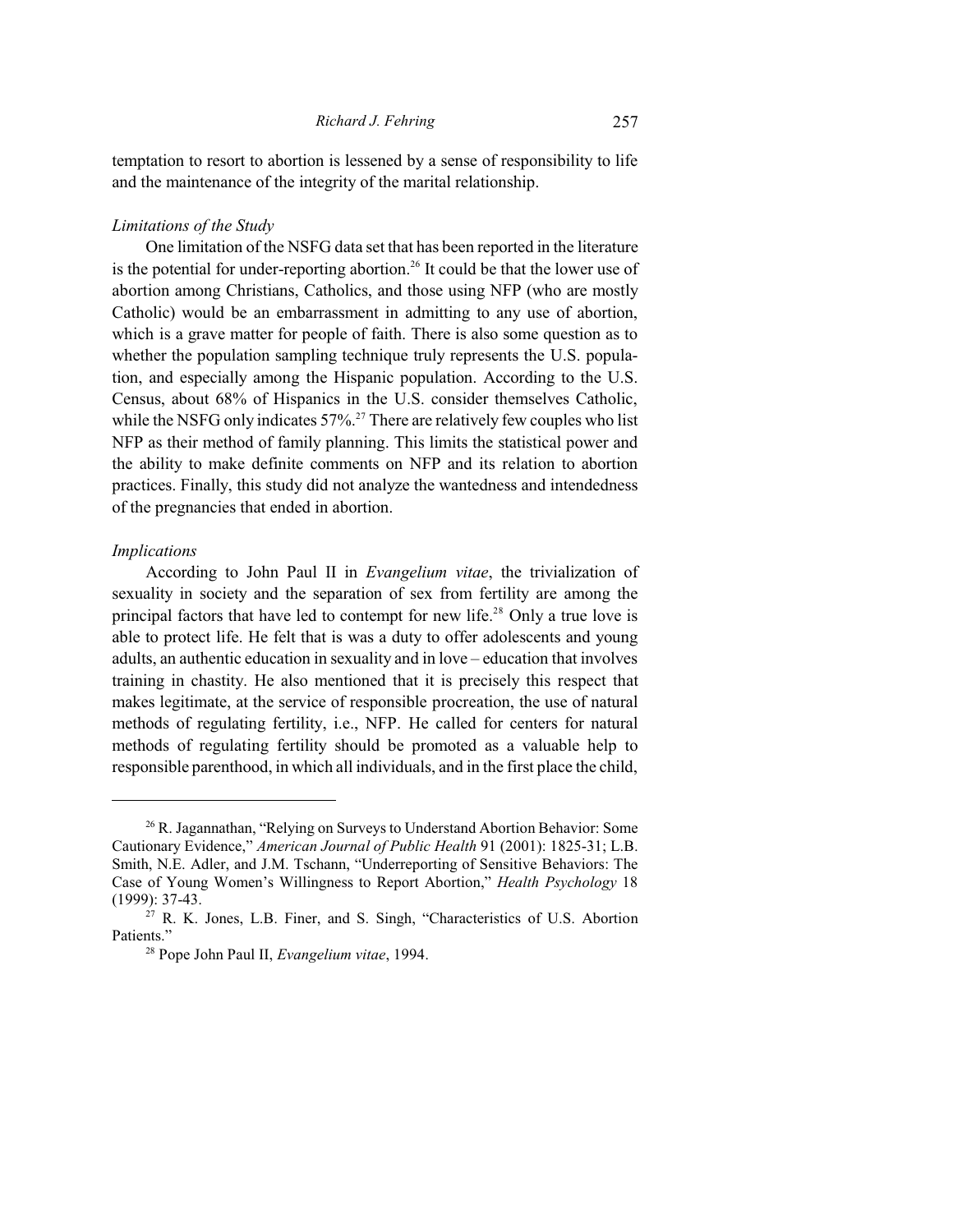are recognized and respected in their own right, and where every decision is guided by sincere gift of self. He felt that all married and engaged couples should learn NFP. With these approaches I would also include the defense of marriage between a man and woman, the promotion of marriage, and the encouragement of the means that help to build strong marriages.

In order to help build a culture of life among health professionals, it would be recommended that healthcare providers(physicians and professional nurses) become familiar with natural methods of family planning and offer them as viable options for their patients. Perhaps health professionals could learn several methods of NFP or refer their patients to institutions that teach the method. A study of nurse midwives' knowledge and use of NFP found that 92% of the sample felt that they were minimally prepared to teach NFP.<sup>29</sup> Natural family planning should be included in the curriculum of both medical schools and nurse midwives in order for the care providers to be able to offer a natural and effective option.<sup>30</sup> Health professionals (especially those in primary care and pediatrics) could be involved with developing, providing, and researching chastity-based programs of human sexuality. A recent randomized comparison study of a chastity-based program in comparison to a contraceptive promotion sexual health program among African-American teens showed that the chastity-based program was more effective in decreasing sexual activity and unwanted pregnancy.<sup>31</sup>

#### *Recommendations for Future Research*

Recommendations for future research include comparing the findings from Cycle 6 (2002) and Cycle 7 (2006) of the NSFG data sets. Comparing the results would allow analysis of trends in contraception and the relationship with abortion. Another recommendation is to look at Cycle 7 as was done in

 $^{29}$  R. Fehring, "The Future of Professional Education in Natural Family Planning," *Journal of Obstetric Gynecological and Neonatal Nursing* 33 (2002): 34-43.

<sup>30</sup> R. Fehring, L, Hanson, and J. Stanford, "Nurse-Midwives' Knowledge and Promotion of Lactational Amenorrhea and Other Natural Family Planning Methods for Child-Spacing," *Journal of Nurse Midwifery and Women's Health* 46 (2001): 68-73; R. Fehring, "Physician and Nurses' Knowledge and Use of Natural Family Planning," *The Linacre Quarterly* 62 (1995): 22-28.

<sup>&</sup>lt;sup>31</sup> J. B. Jemmott, L.S. Lammott, and G.T. Fong. "Efficacy of a Theory-Based Abstinence-Only Intervention over 24 Months." *Archives of Pediatric and Adolescent Medicine* 164 (2010): 152-59.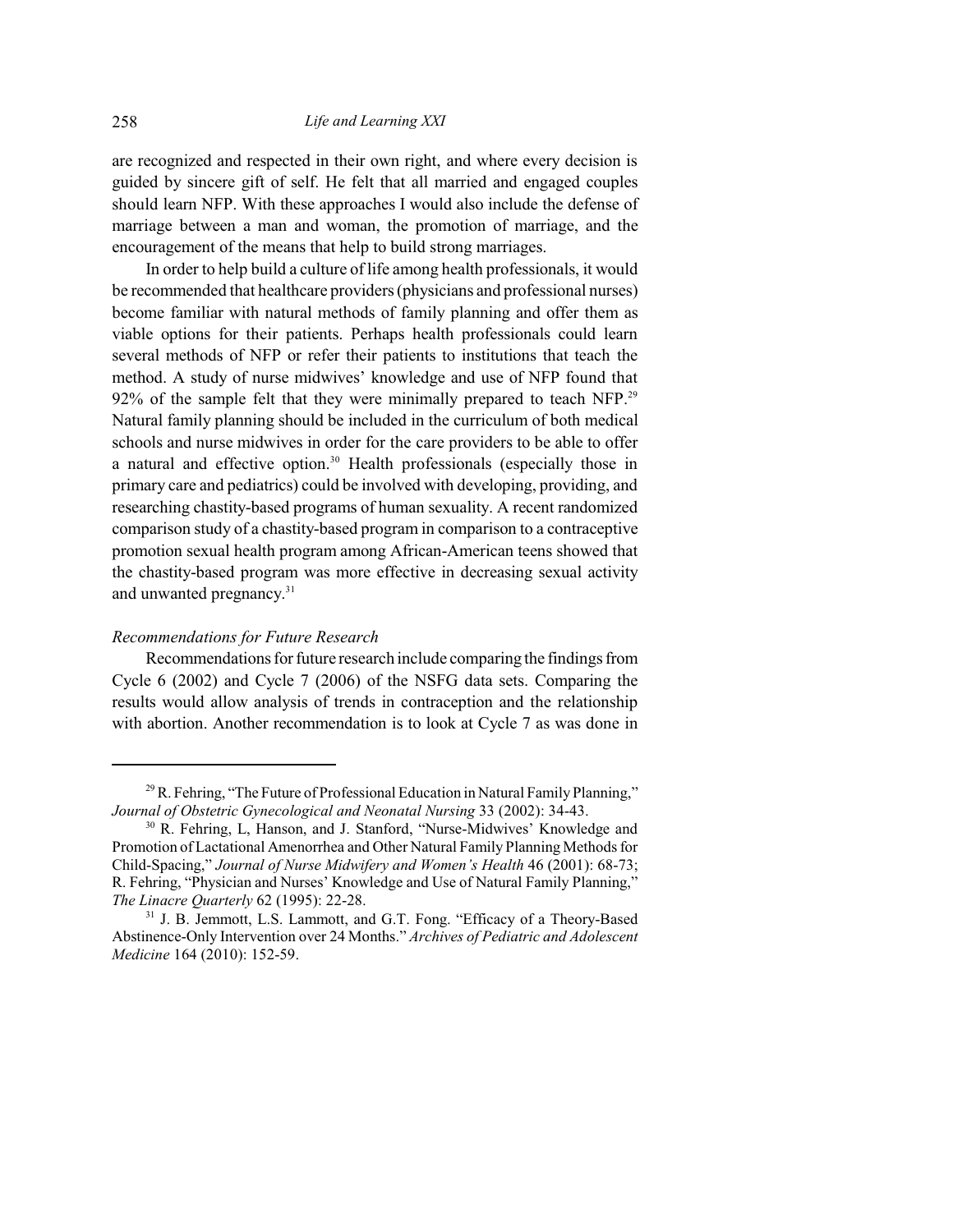this study, but to break down the analysis with special sub-populations of interest and especially different ethnicities (e.g., Hispanics) and races such as Caucasian, African American, and other races. Another point of interest is to investigate those women who were provided chastity education and to calculate their abortion rates, i.e.,to determine whether the practice of chastity is related to reduced abortion rates. Finally, the influence of faith (i.e., religion) on family planning patterns and abortion (as expressed in the importance of religion and the frequency of Church attendance) would be interest. These religious variables are available in the NSFG data sets and have been studied in the past by this author. 32

#### Conclusion

I have been a professional nurse involved with health care for almost forty years. In that time, I have heard over and over again the same notion that more contraception and more available contraception are needed in order to decrease unwanted pregnancy and abortion. It seems that it is only through contraception that women can have control of their lives and their careers. Furthermore, the consensus among health professionals is that there is a great need to provide unmarried sexually active adolescents with the pill, the condom, and more recently the Depo injection, emergency contraception, and when women regard themselves as done with their fertility, sterilization.<sup>33</sup> Yet these approaches are not solving the problem of unwanted pregnancy and abortion. This will only happen with a true understanding of human sexuality and marriage, so that the conjugal act can be effectively communicated and lived. The only way to decrease abortion is through chastity-based human sexuality programs for teens and their parents, marriage preparation that includes the use of NFP, under-

 $32$  R. Fehring and J.M. Ohlendorf, "The Relationship between Religiosity and Contraceptive Use among Roman Catholic Women in the United States," *The Linacre Quarterly* 74 (2007): 135-144.

<sup>&</sup>lt;sup>33</sup> R.E. Lawrence, K.A. Rasinski, J.D. Yoon, and F.A. Curlin, "Obstetrician-Gynecologists' Views on Contraception and Natural Family Planning: A National Survey." *American Journal of Obstetrics and Gynecology* 203 (2010):E-Published ahead of Print; R.E. Lawrence, K.A. Rasinski, J.D. Yoon, and F.A. Curlin, "Factors Influencing Physicians' Advice about Female Sterilization in USA: A National Survey." *HumanReproduction* 26 (2011):106-111.; M. Guiahi, M. NcNulty, G. Garbe, S. Edwards, and K. Kenton, "Changing Depot Medroxyprogesterone Acetate Access at a Faith-Based Institution," *Contraception* 83 (2011): 367-372.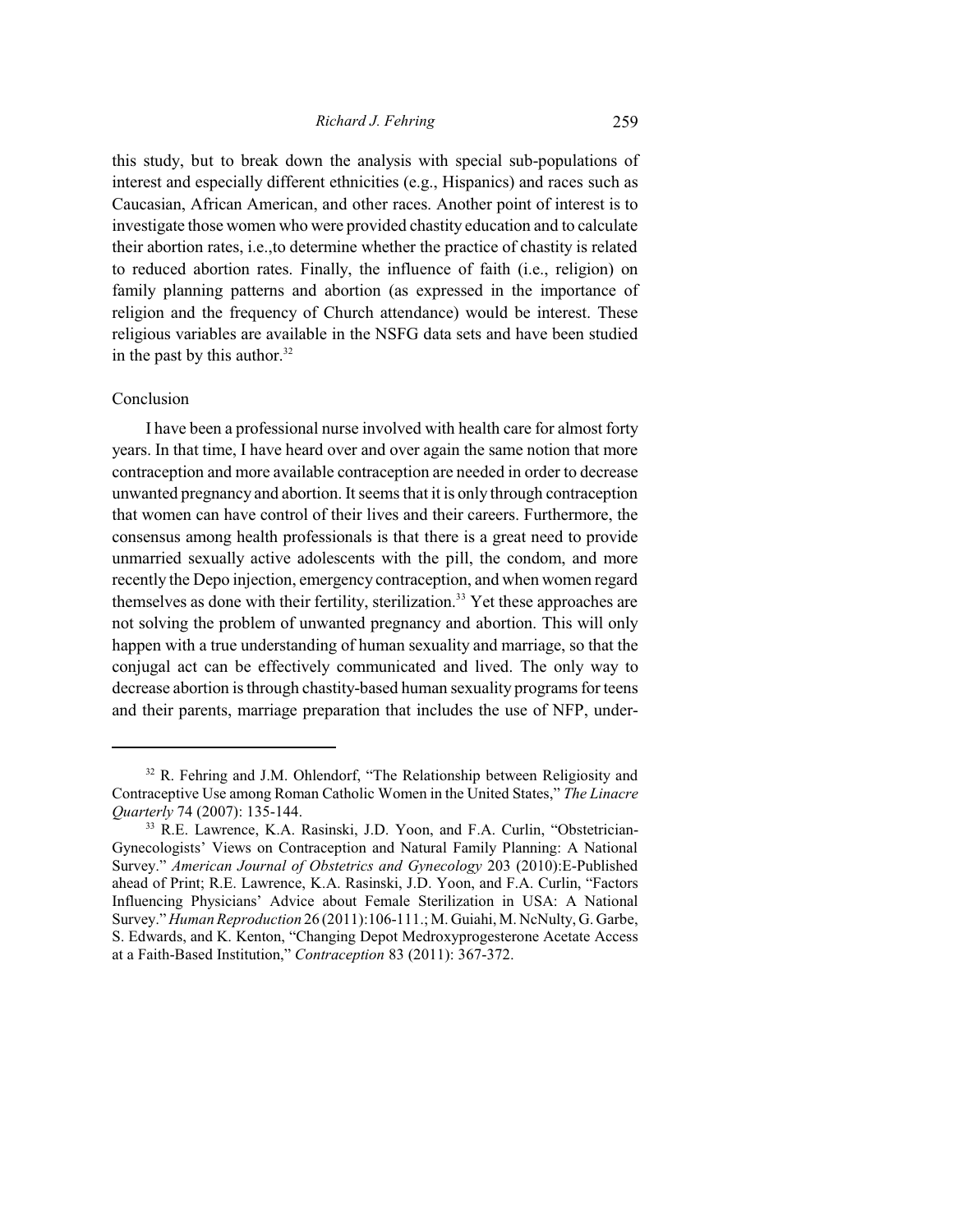standing that women's roles and careers do not depend on eliminating their fertility, and promoting and defending marriage between a man and woman The pro-life movement needs to embrace these methods. Not seeing the link between contraception and abortion is blinding the pro-life movement and eliminates strategies for effective change in our culture to one of accepting life.

Table 1: Frequency (and Percentage) of Current and Ever Uuse of Common Family Planning Methods and Abortion among the Sexually Active Women (N=6329) in the NSFG Cycle 7 Data Set.

 $\_$  ,  $\_$  ,  $\_$  ,  $\_$  ,  $\_$  ,  $\_$  ,  $\_$  ,  $\_$  ,  $\_$  ,  $\_$  ,  $\_$  ,  $\_$  ,  $\_$  ,  $\_$  ,  $\_$  ,  $\_$  ,  $\_$  ,  $\_$  ,  $\_$ 

| Method                         | Current Use<br>Frequency/(Percentage) |          | Ever Use<br>Frequency/(Percentage) |          |
|--------------------------------|---------------------------------------|----------|------------------------------------|----------|
| Pill (OC)                      | 1138                                  | $18.0\%$ | 5029                               | 79.5%    |
| <b>Female Sterilization</b>    | 1061                                  | $16.8\%$ | 788                                | $14.5\%$ |
| Condom (Male)                  | 768                                   | $12.1\%$ | 5850                               | 92.4%    |
| Sterilization (Male)           | 328                                   | $5.2\%$  | 695                                | $11.0\%$ |
| <b>IUD</b>                     | 240                                   | $3.8\%$  | 236                                | $4.2\%$  |
| Withdrawal                     | 229                                   | $3.6\%$  | 3710                               | 58.6%    |
| Depo-Provera                   | 212                                   | $3.3\%$  | 1601                               | 25.3%    |
| <b>NFP</b>                     | 11                                    | $0.2\%$  | 242                                | 3.8%     |
| <b>Emergency Contraception</b> | 6                                     | $0.1\%$  | 704                                | 11.1%    |
| Abortion Last 12 Months        | 83                                    | $1.3\%$  | 972                                | $15.3\%$ |
| Ever Abortion                  |                                       |          |                                    |          |

\* There is an under-reporting of abortions in the NSFG data set. The 15.3% is based on 6,329 women as the numerator. However, there were 1,900 participants who did not respond to the question of ever having an abortion.